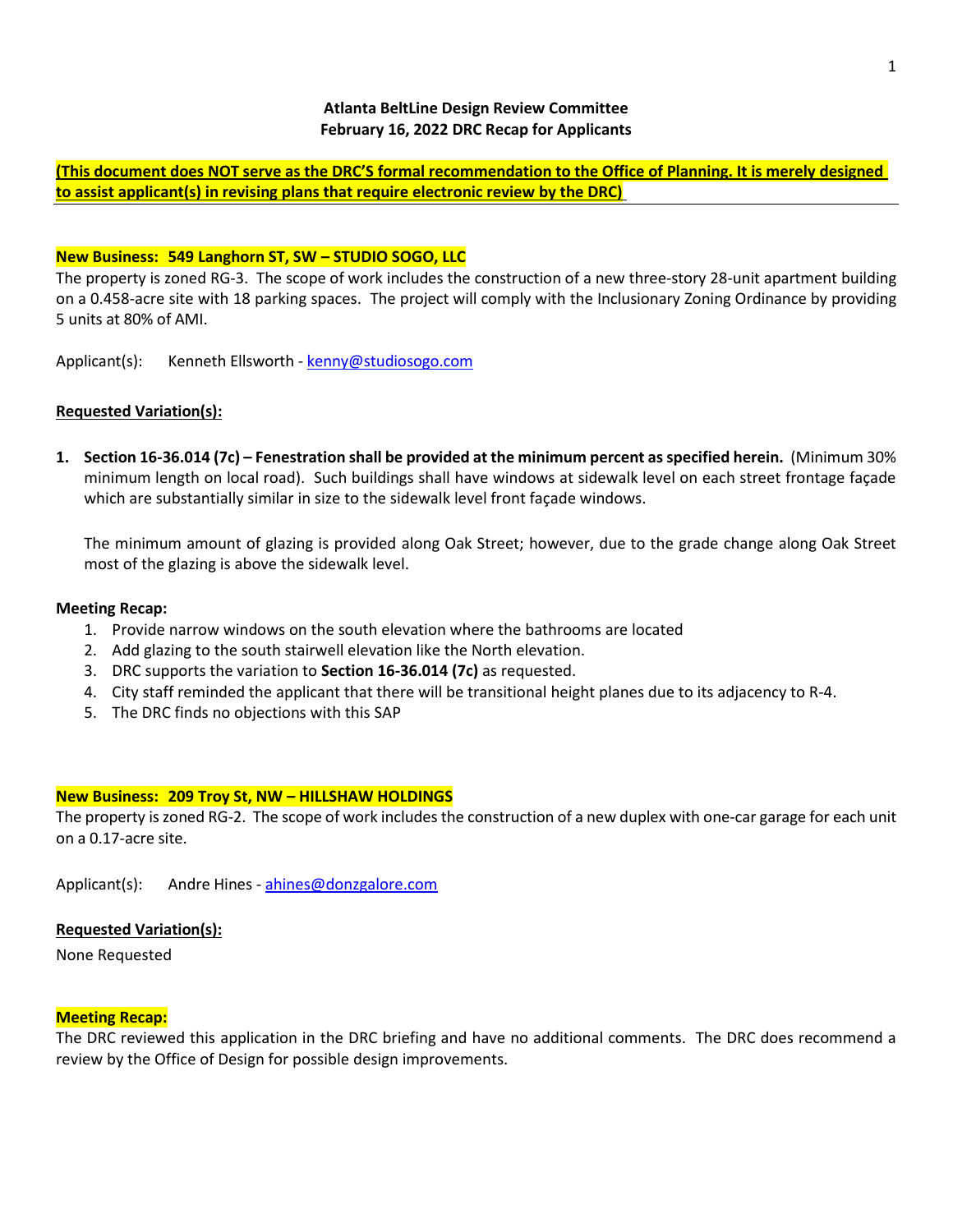**(This document does NOT serve as the DRC'S formal recommendation to the Office of Planning. It is merely designed to assist applicant(s) in revising plans that require electronic review by the DRC)**

### **New Business: 309 North Highland Avenue, NE – JONES PIERCE ARCHITECTS**

The property is zoned C-1/HC20L-Inman Park SA1. The scope of work includes extensive interior and exterior renovation of an existing building, specifically the removal of existing exterior ramp, planters, west-side porch, curved retaining wall, trellis canopy, and exterior stair from porch. The enhancements include a new deck, a new flat roof over a new upperlevel deck, improvements to the concrete walk, new exterior stairwell, new patio & ramp area, façade enhancements, etc. on a 0.308-acre site.

Applicant(s): Cooper Pierce – [cooper@jonespierce.com](mailto:cooper@jonespierce.com)

### **Requested Variation(s):**

**1. Section 16-36.013(1) and (4aii) –** The supplemental zone shall be no more than 30 inches above the adjacent public sidewalk for a minimum linear distance of 15 feet from the nearest edge of the adjacent sidewalk or BeltLine Corridor unless existing topographical considerations render this requirement unreasonable; and The supplemental zone shall be no more than 30 inches above the adjacent public sidewalk for a minimum linear distance of 15 feet from the nearest edge of the adjacent sidewalk or BeltLine Corridor unless existing topographical considerations render this requirement unreasonable

The applicant is requesting a variance for the height of a retaining wall for new outdoor patio next to sidewalk on Elizabeth Street. The existing sidewalk topography drops approx. 3ft from front/north side of new patio toward the south/rear side. The retaining wall height for the patio would range from 1'6" to 4'-6" and then for a length of 3' the height of the wall would go up to guard rail height which would be a total of 6'-8" above the adjacent sidewalk. This wall is to have Creeping Fig growing along it to hide the concrete.

### **DRC Recap:**

- 1. The DRC applauds the applicant on its urban design.
- 2. The DRC supports the variation for **Section 16-36.013(1) and (4aii)** along Elizabeth Street as requested.
- 3. The applicant indicated the project has been approved by the Urban Design Commission
- 4. The DRC find no objection to this SAP.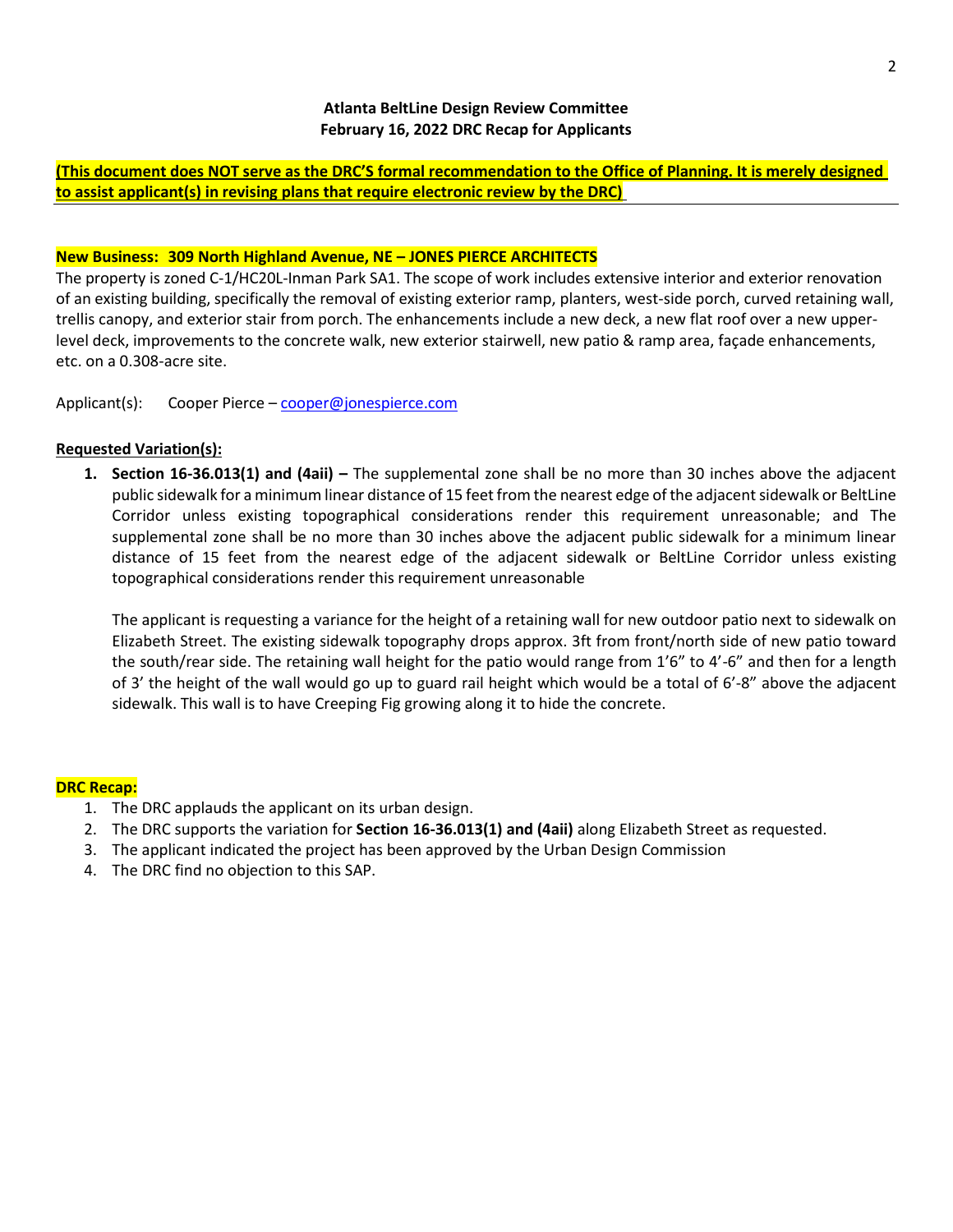**(This document does NOT serve as the DRC'S formal recommendation to the Office of Planning. It is merely designed to assist applicant(s) in revising plans that require electronic review by the DRC)**

### **New Business: 99 University Avenue, SW – KIMLEY HORN**

The property is zoned MRC-3. The scope of work includes 402 multi-family residential apartments, and a clubhouse & amenity area with 529 parking spaces on a 11.44-acre site. The applicant will comply with the Inclusionary Zoning Ordinance by providing 61 units at 80% of AMI.

Applicant(s): Connor Galloway - [connor.galloway@kimley-horn](mailto:connor.galloway@kimley-horn)

### **Requested Variation(s):**

1. **Section 16-36.013** to allow for the supplemental zone to be more than 30 inches above the adjacent public sidewalk. Will vote

Existing topographical considerations render the 30-inch maximum requirement unreasonable. University Avenue varies from 977' to 992' along the property frontage.

2. **Section 16-36.017** to allow for the location of off-street surface parking between a building and the adjacent railroad right-of-way.

The minimum 20-foot-wide buffer along the property line adjacent to the railroad right-of-way shall still be observed. Site parking will be located approx. 20-feet below the rail line due to existing topography.

3. A variation to **Atlanta Beltline Subarea 2: Master Plan, Circulation Plan Map 13 and 14** regarding the subarea street framework plan.

The proposed development intends to conform to the framework plan by providing pedestrian access through the site along access routes contemplated in the Subarea Master Plan. Vehicular access as shown on the framework plan cannot be accommodated due to site and topographic constraints with relative grade change of 20-feet from site to Pryor.

# **Meeting Recap:**

- 1. The DRC expressed its dissatisfaction with the site plan as presented, as it does not represent good urbanism. The plan in its current state represents a disarray of buildings that doesn't create an identify for the development.
- 2. Given the size of the site, evaluate how a retail/commercial use can be incorporated either now or in the future by adaptively reusing the surface parking area(s). There is a need for accessible and quality retail/commercial services in the community.
- 3. Consider a revision to the site plan layout and provide a central street framework for the site that serves as a spine for the development.
	- a. Consider a development option that includes a central street with trees, where the buildings are oriented toward the street and accommodates parallel parking on both sides, then shift some of the surface parking toward the back of the property.
- 4. Provide better pedestrian connections throughout the site. (e.g. a sidewalk connection at Building 6 is needed for pedestrian to safely cross parking lot).